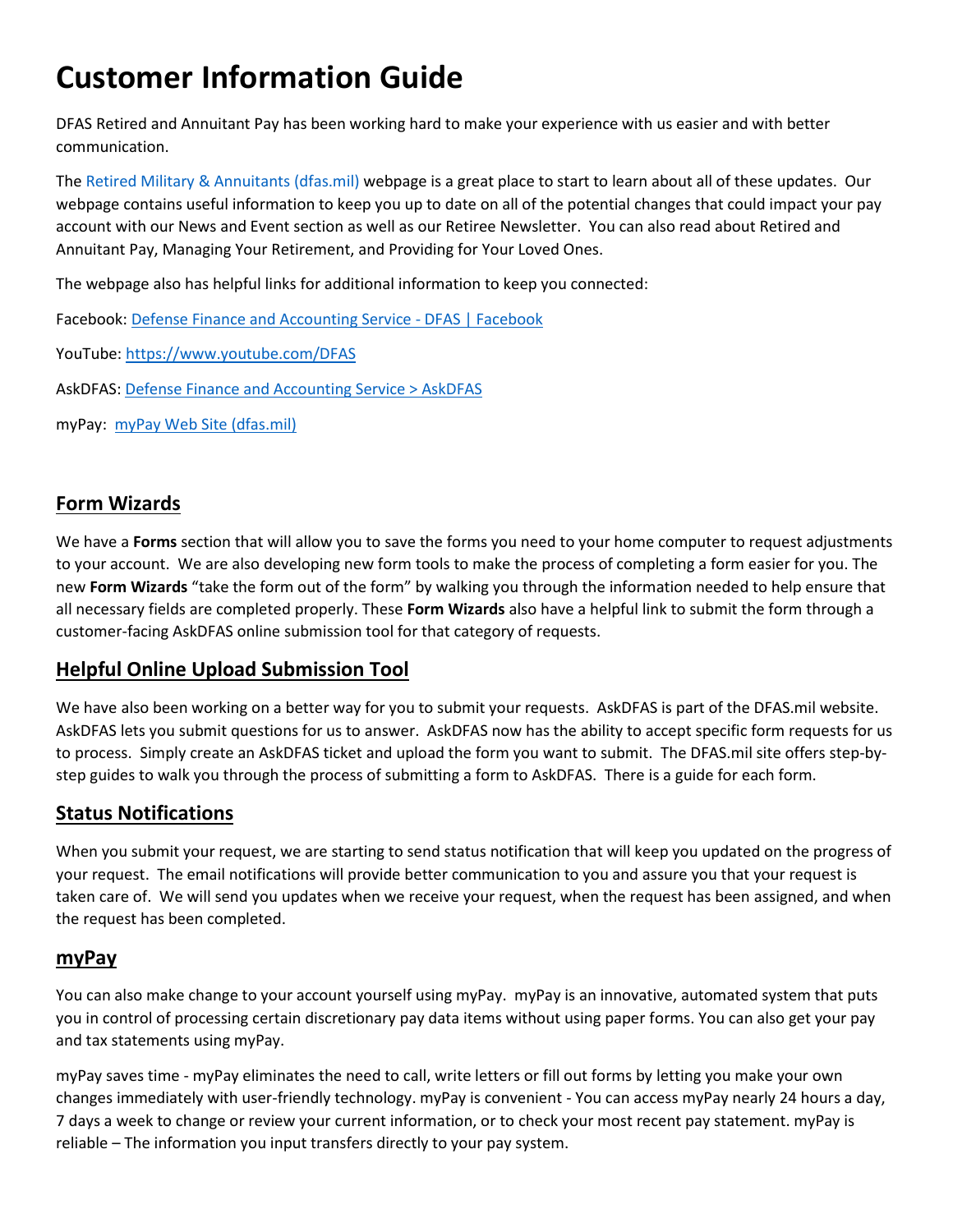# **What is AskDFAS?**

AskDFAS is part of the [www.DFAS.mil](http://www.dfas.mil/) website providing responsive services to you. Our site lets you request support by asking questions for us to answer, request tax documentation, and now to send us forms for processing on your pay account.

# **Submit Your Forms in AskDFAS!**

Retired and Annuitant Pay developed a user-friendly online upload tool to allow you to submit forms and requests to provide better communication to you. Individual category requests can now be submitted via the Helpful Online AskDFAS Submission Tool located on www.DFAS.mil.

The new AskDFAS submission tool was established to improve the way requests are submitted and eliminates the time sending requests through mail or fax. You can now send your forms from your home computer.

To send us a form request, simply click on the **Submit A Ticket** button on the AskDFAS.mil homepage. You will then click on the arrows next to **Retired Pay Form Submissions.** A list of forms will appear with all of the submissions available.

Look for the AskDFAS icon at the top of the DFAS.mil webpage to get started or use the link below.

Try AskDFAS: **<https://corpweb1.dfas.mil/askDFAS/custMain.action?mid=12>**

# **Email Status Notifications**

Email Status notifications are here! We are starting to send status notifications with progress updates on your requests.

We will send you updates when:

- 1. When we **receive** your request
- 2. When your request has been **assigned** for processing
- 3. When the request has been **completed**.
	- a. We received all information needed and your request was completed
	- b. We were **not able to complete** your request. A letter will be mailed requesting the additional information.

There are 2 ways to receive notifications:

- 1. If you send a form to us using askDFAS, we will send updates to you using the email address provided on the AskDFAS ticket you submit to us.
- 2. If you send a form or request to us using fax or mail, we will send updates to you using the email address registered in your myPay account. You can review and update your email address in myPay at any time. [https://myPay.dfas.mil](https://mypay.dfas.mil/)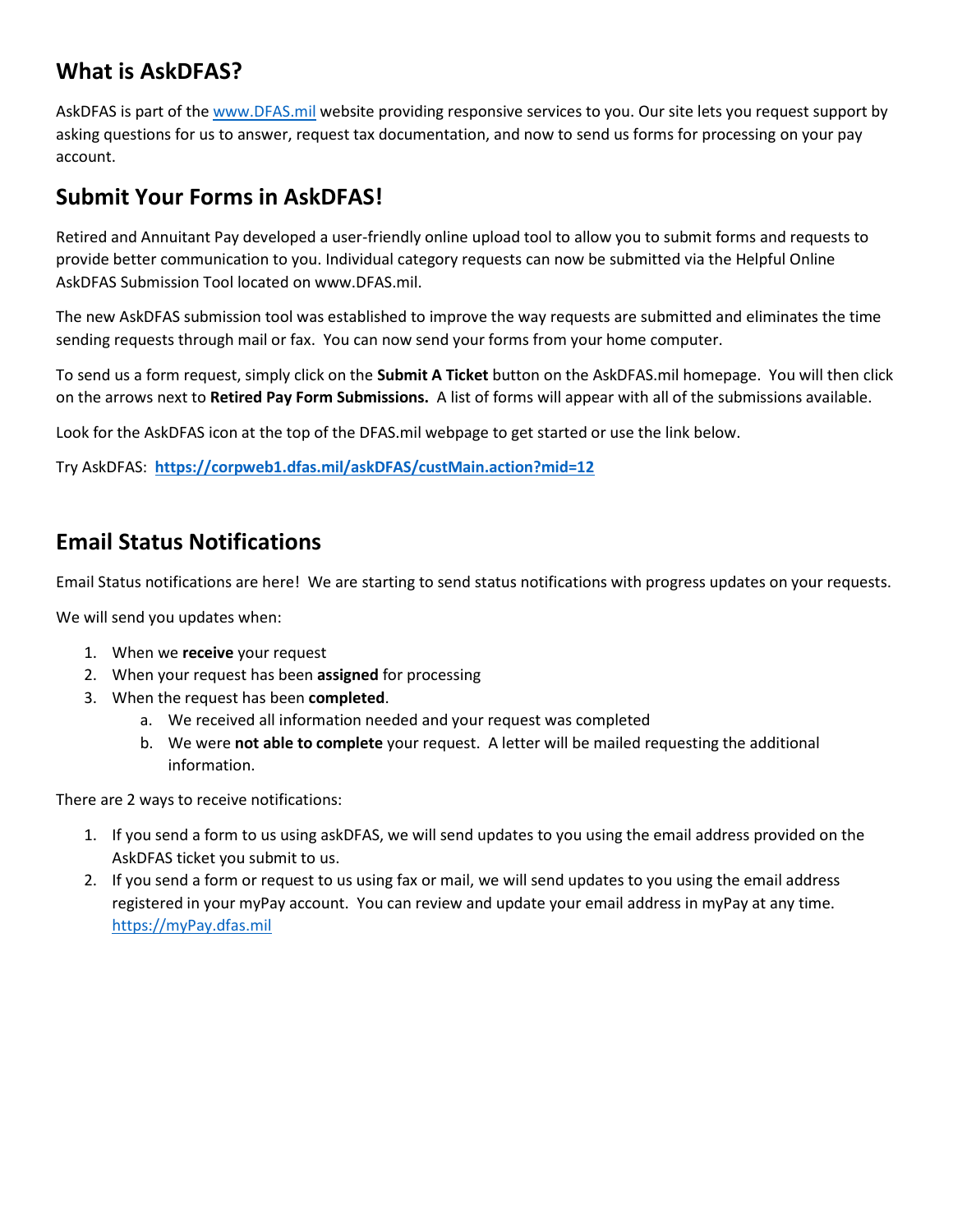# **Helpful AskDFAS Online Upload Tools**

# **Updating Account Information**

- The new AskDFAS **online upload tools** allow some forms and the required documentation to be uploaded and submitted through AskDFAS on the DFAS.mil website
- The submitted requests will be available for processing within 72 hours of submission.
- More online upload tools are coming in 2021.

# **Application for Reserve Retirement**

- With the assistance of your branch of service, you can now upload your retirement orders via the AskDFAS **online upload tool** on DFAS.mil.
- The **Retired Pay Form Submission** category in AskDFAS provides a new option to submit this important documentation for processing.
- The email address used to complete the AskDFAS ticket will now provide status notifications updating you on the progress of the retirement application.

# **Claim Arrears of Pay**

# **(Retiree's last paycheck)**

- The SF 1174 Arrears of Pay **Form Wizard** asks a series of questions and fills in your answers in the appropriate areas of the form. The **How-To Checklist** and **How-To Video** for the SF 1174 provide quick tips and a walk-through of the form to help you fill it out correctly and easily.
- We cannot deposit an Arrears of Pay (AOP) payment directly to an eligible claimant's bank account **(EFT)** instead of mailing a check.
- Upload a PDF of your completed/signed form and supporting documents via the AskDFAS **online upload tool** on DFAS.mil





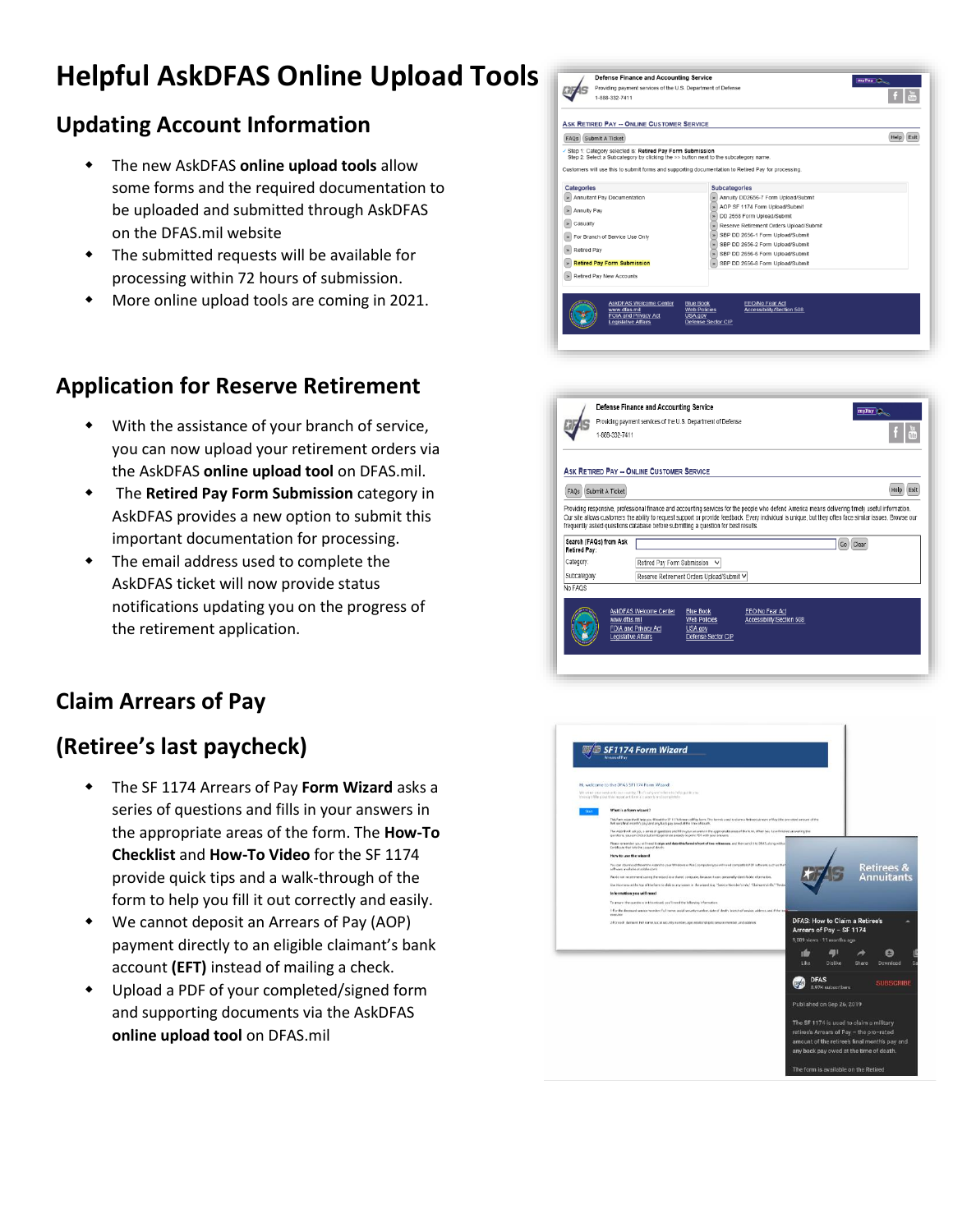# **Submit Forms using AskDFAS**

Forget about trying to find a fax machine. You can now submit your form at home with AskDFAS <https://corpweb1.dfas.mil/askDFAS/custMain.action?mid=12>

## *How does the submission process work?*

You can submit a request by creating an AskDFAS ticket and attaching your form or documentation to the ticket. When you complete and submit the ticket, the documentation will then be uploaded to our system for processing.

You will receive an automated email confirming your ticket has been created with a link to view your ticket in the future.

You can find user friendly submission guides available at: LINK TO NEW GUIDE PAGE

# **How long does it take?**

Once you submit your request, it will take up to 3 business days to be available in our system to review the request. We can process a typical request in 30 – 60 days if we have all of the required information once received.

# **What is the benefit of submitting requests via AskDFAS?**

We are working hard to make it as easy as possible for you to submit a request. With the new submission tool, we are trying to stop the need for you to leave your home to go to the post office or to find a fax machine.

# **What if my request is not listed as an option in AskDFAS?**

If the current list of submission options is not available in AskDFAS, please log into your myPay account. myPay offers additional features that can assist you in making changes to your pay account without you having to leave your home.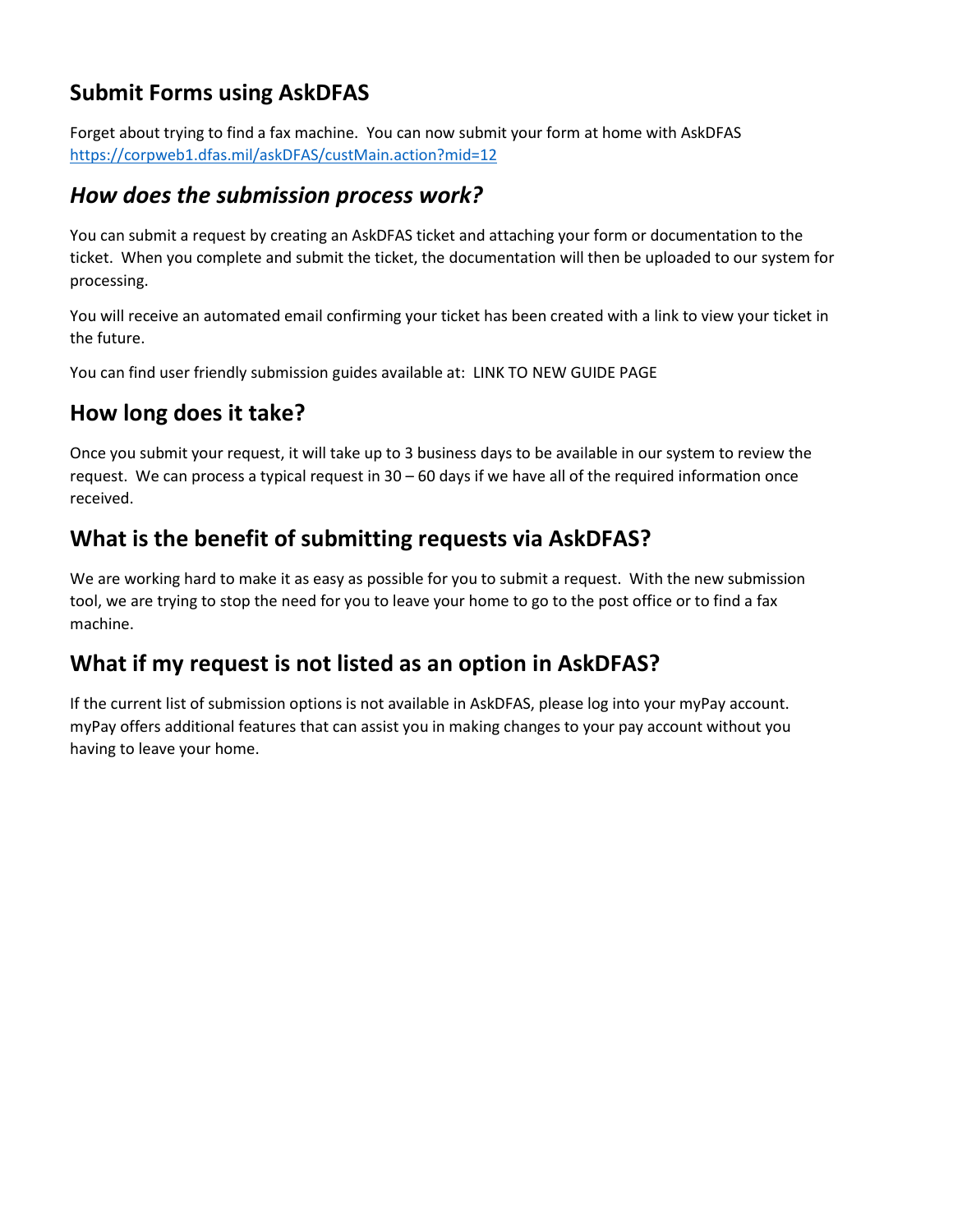# **New Status Notifications for Submitted Requests**

Over the coming year, DFAS is rolling out the use of status notifications to keep you in the loop as forms or documents you submit move through the retired and annuity pay processing cycles.

# *How Do Status Notifications Work?*

Status notifications are a three-step process that will update you when DFAS receives forms or documents for processing by mail or fax (or in some specific cases, through AskDFAS). You will receive separate status notifications when your form or document is:

- 1. **Received and queued** in the DFAS work system
- 2. **Assigned to be worked**

3. **Completed** - Either a notification the processing is complete or a notification that DFAS is sending a request for additional information.

# *What is the Benefit of a Status Notification?*

Status notifications will give you peace of mind that we received your form or request. They will also provide you with the timeframe when we completed your request or notify you if additional information is required. If we do need additional information, you will know to watch for mail, with specific information about what we need to complete your request.

# *What You Need to Do to Receive Status Notifications*

To receive these status notifications for AskDFAS submissions, please ensure your email address is typed in correctly on the AskDFAS ticket. The email address on the AskDFAS ticket will be used to send the status notifications with updates for the submitted request

To receive status notifications for mail and fax submissions, please ensure your email address is available and updated in myPay. You will receive most notifications via SmartDoc email, which require a valid email address in myPay. To add or ensure your email address is up-to-date, please visi[t https://mypay.dfas.mil/](https://mypay.dfas.mil/)

If you're not yet using myPay, it's easy to get started and add your email address for status notifications. We have a handy step-by-step, downloadable "Get Started with myPay" guide available at: <https://www.dfas.mil/RetiredMilitary/manage/mypay/>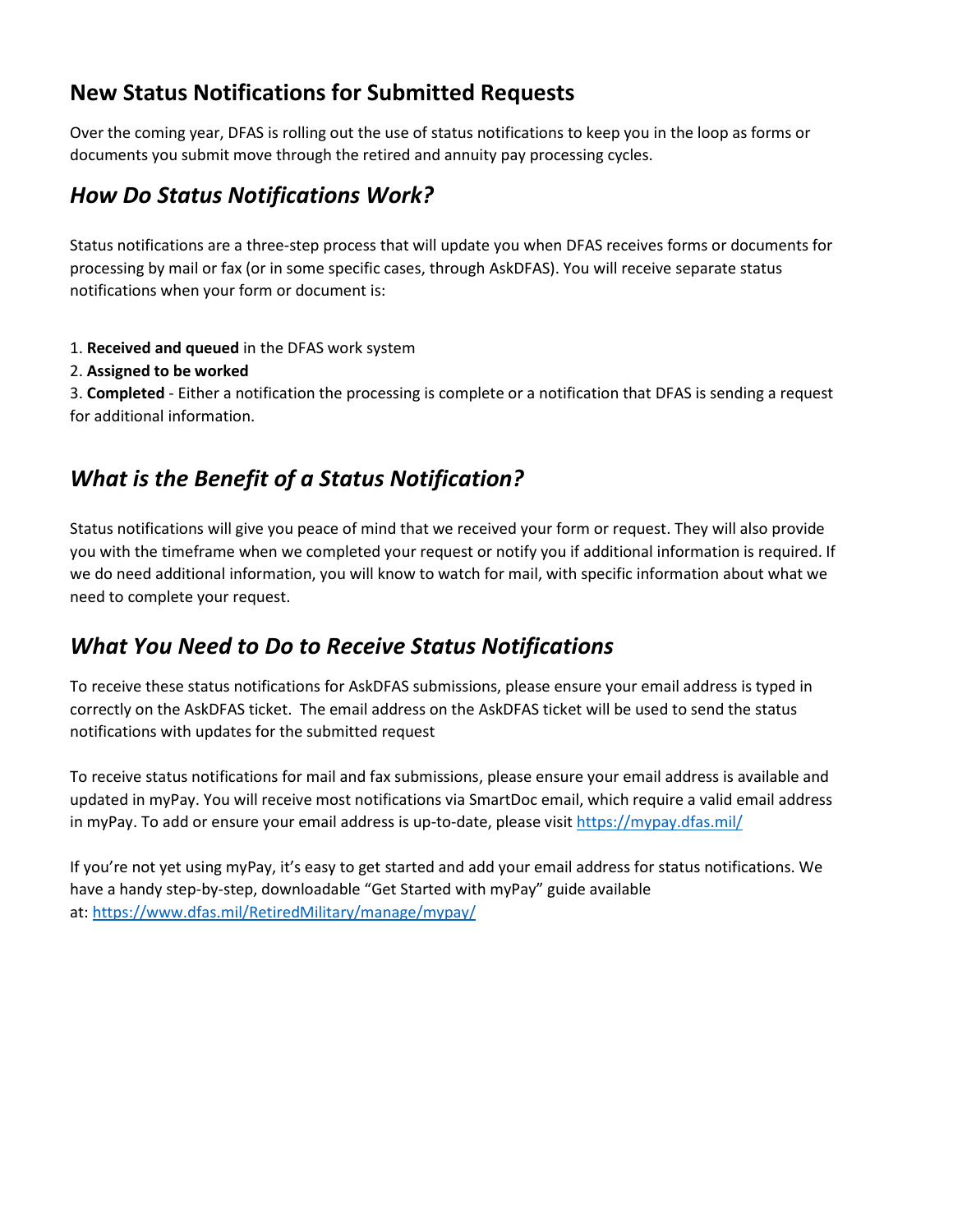# **Visit the Retired Military and Annuitant website!**

### <https://www.dfas.mil/RetiredMilitary/>

Here you can find important information to keep you up-to-date and to answer questions you may have.

### **R&A Pay - Find out more about who we are and what we do <https://www.dfas.mil/RetiredMilitary/about/aboutus/>**

We serve a community of 2.9 million military retirees and their eligible surviving beneficiaries. Our commitment is to pay our customers on time and accurately, every time. We strive to do this with the highest levels of integrity, customer service and friendliness.

### **Read our Newsletter!**

Stay informed by reading our quarterly retiree newsletter! Here you will find important information to keep you up-to-date will all of the changes happening in R&A Pay. The newsletter includes important seasonal informational that will help you prepare when action needs to be taken. We also include all of enhancements we have implemented to assist you with your request.

### **Forms Available**

### <https://www.dfas.mil/RetiredMilitary/forms/>

We have the forms you need all in one place. The forms page provides a categorized list of forms with a description of each form.

### **Form Wizards – Taking the form out of the form!**

R&A Pay has been working to develop new form tools to help you fill out and submit required forms correctly and more easily. The form wizard offers step-by-step instructions to fill out the form and making sure no important information is missed.

### **Use myPay to your advantage**

### [https://myPay.dfas.mil](https://mypay.dfas.mil/)

myPay is a user-friendly way to manage your pay account. You can easily manage your account using the web browser on your computer or with a connected device like your smartphone or tablet.

If you're not yet using myPay, it's easy to get started. We have a handy step-by-step, downloadable "Get Started with myPay" guide available at: <https://www.dfas.mil/RetiredMilitary/manage/mypay/>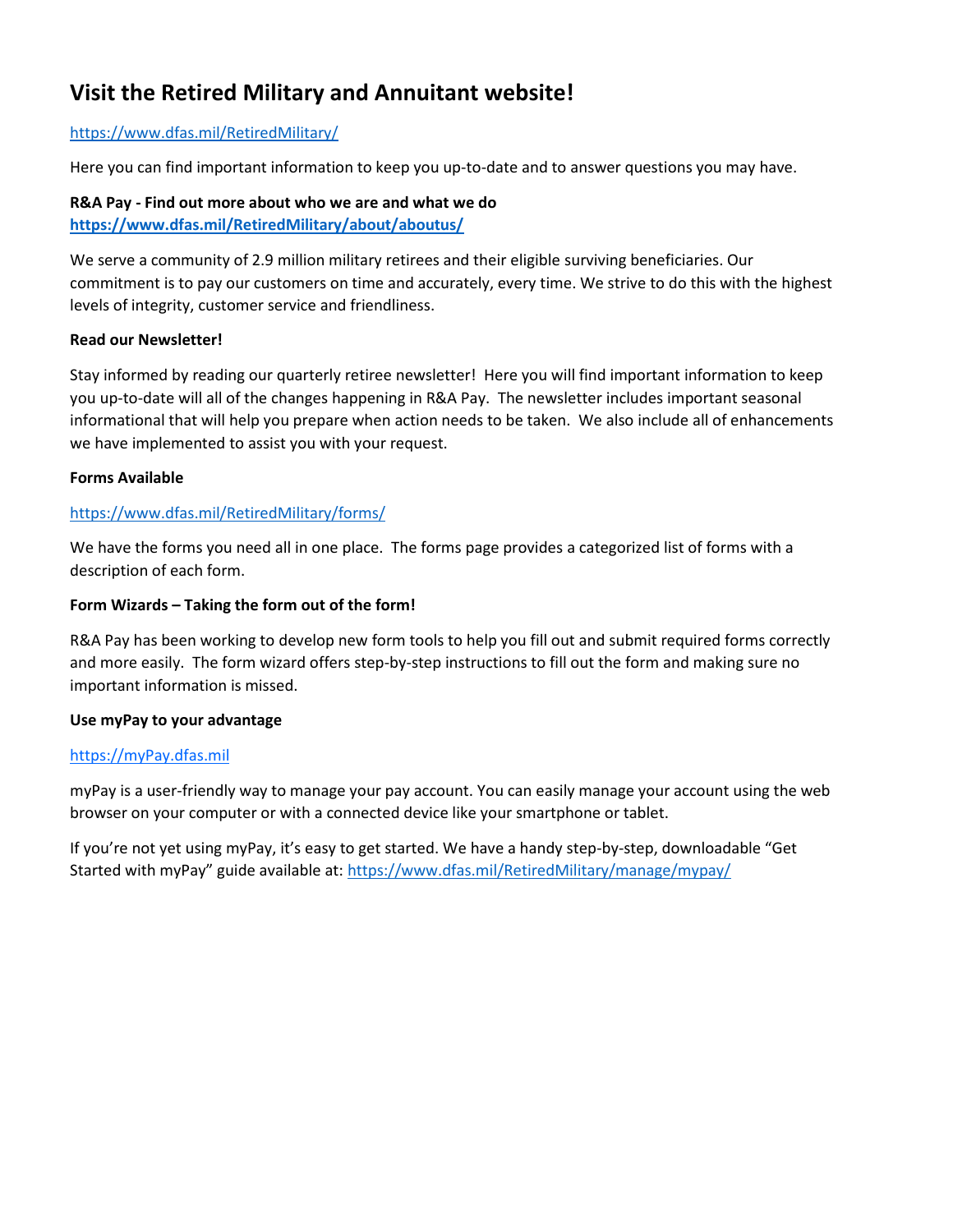### **Do you have questions? We have answers!**

### **Who do I contact with my question?**<https://www.dfas.mil/RetiredMilitary/about/contact-who/>

The website makes it easy by listing the services provided by DFAS R&A Pay, Department of Veteran Affairs (VA) and the Branches of Service with contact information for your questions or concerns.

**How long does it take to process a request?** [https://www.dfas.mil/RetiredMilitary/about/How-Long-Does-It-](https://www.dfas.mil/RetiredMilitary/about/How-Long-Does-It-Take/)[Take/](https://www.dfas.mil/RetiredMilitary/about/How-Long-Does-It-Take/)

We work hard to process your requests accurately and promptly. R&A Pay offers processing timeframes based on your request. We can process a typical request in 30 – 60 days if we have all of the required information.

### **How do I plan or apply for retirement?**

The Plan for Retirement section offers information regarding types of retirement, eligibility, and an option to estimate your pay.

There is also a section on how to apply for retirement that will walk you through the retirement process and what you will need to do.

### **What is a Disability Entitlement?**

Visit the Disability Entitlement section to learn more about disability retirements. <https://www.dfas.mil/RetiredMilitary/disability/disability/>

A CRDP CRSC FAQ's page is available to learn more about Concurrent Retirement Disability Pay and Combat Related Special Compensation. <https://www.dfas.mil/RetiredMilitary/disability/CRDP-CRSC-FAQs/>

### **How do I manage my retirement account?**

Its easy to get started with myPay. [https://myPay.dfas.mil](https://mypay.dfas.mil/)

myPay is a user-friendly way to manage your pay account. You can easily manage your account using the web browser on your computer or with a connected device like your smartphone or tablet. You can make update to your account including but not limited to:

- •View, print or save your Retiree Account Statement
- •View, print or save your Combat-Related Special Compensation Statement
- •Start, stop or change electronic allotments to financial institutions
- •Change your mailing or email address
- •Make changes to your direct deposit information
- •View, print or save your IRS Form 1099R
- •Turn on your Retiree Newsletter notification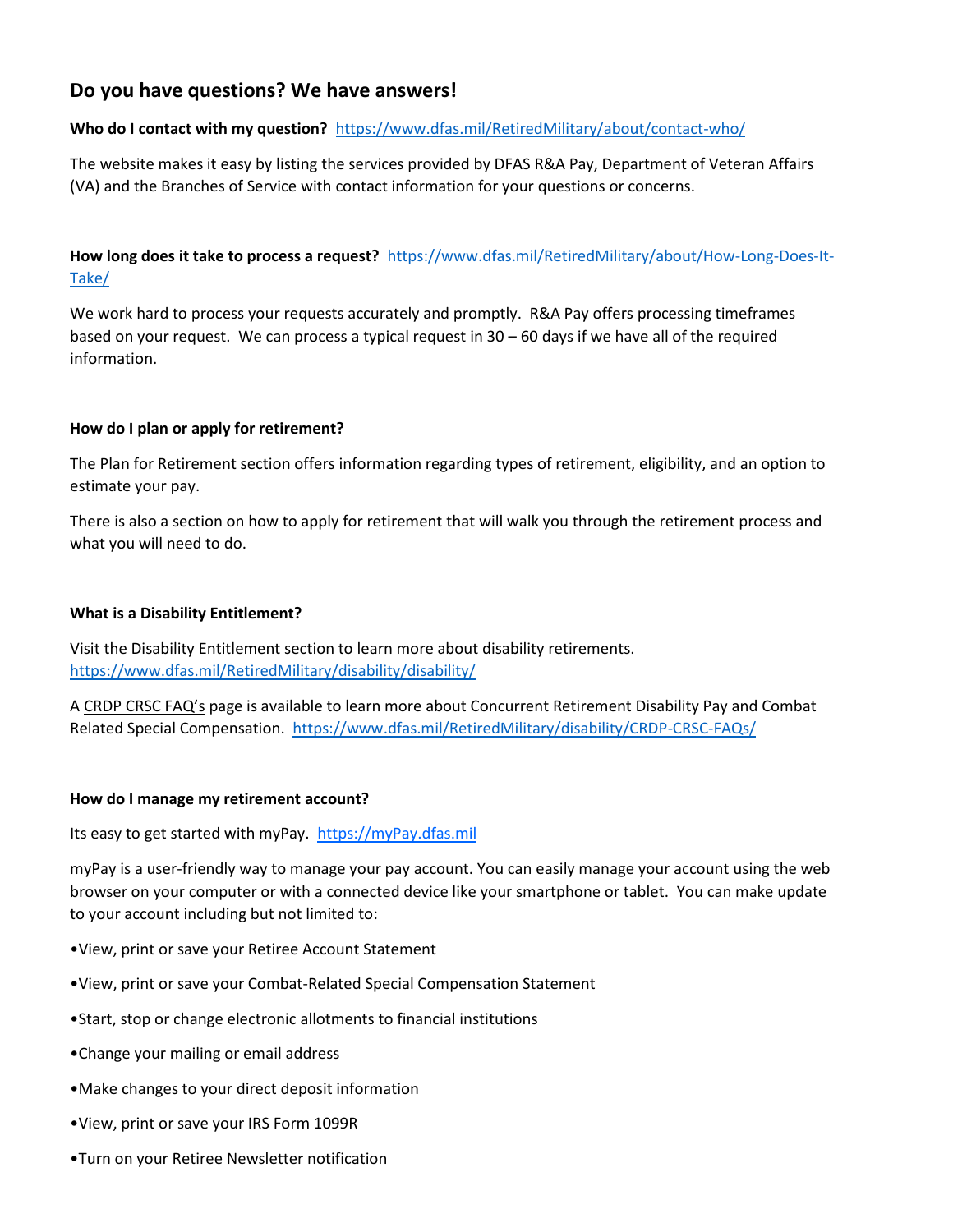### **What is myPay?**

myPay is an innovative, automated system that puts you in control of processing certain discretionary pay data items without using paper forms. You can also get your pay and tax statements using myPay.

### **Why should I use myPay?**

myPay saves time - myPay eliminates the need to call, write letters or fill out forms by letting you make your own changes immediately with user-friendly technology. myPay is convenient - You can access myPay nearly 24 hours a day, 7 days a week to change or review your current information, or to check your most recent pay statement. myPay is reliable – The information you input transfers directly to your pay system.

### **When is myPay available?**

myPay is available nearly 24 hours a day, 7 days a week. myPay has periods of unavailability due to scheduled DFAS pay system maintenance windows. Please refer to the System Availability section located on the myPay homepage for updates on impacted systems and customers.

### **Which changes can I make using myPay?**

With myPay, you can:

- •View, print or save your Retiree Account Statement
- •View, print or save your Combat-Related Special Compensation Statement
- •Start, stop or change electronic allotments to financial institutions
- •Change your mailing or email address
- •Make changes to your direct deposit information
- •View, print or save your IRS Form 1099R
- •Turn on your Retiree Newsletter notification